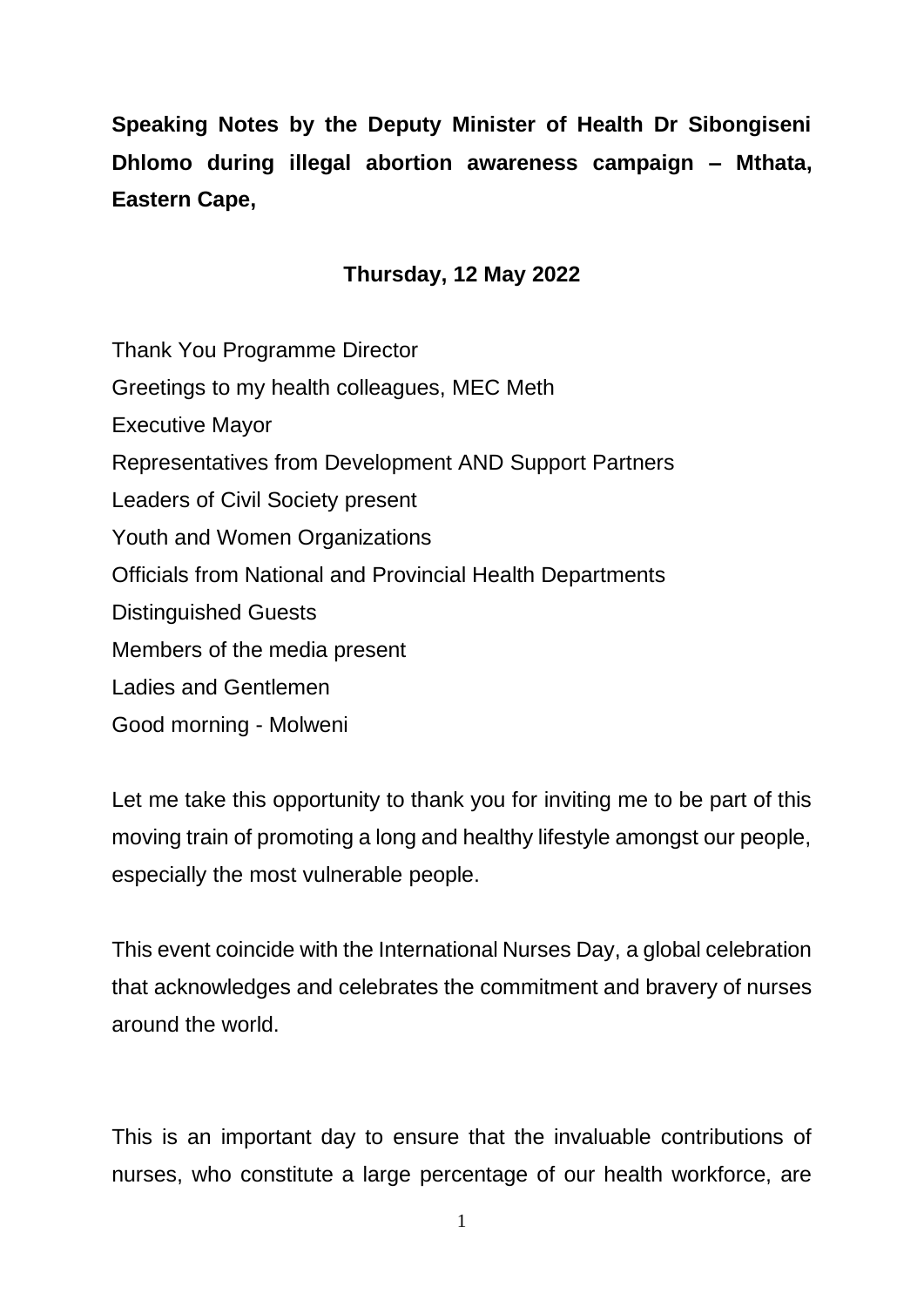recognised. Thus, let's join the rest of the country and the global community to commemorate this day to acknowledge the sacrifices made by out nurses and other healthcare workers under difficult conditions to care for the sick and save our lives.

In most cases, the nurses are the first people to welcome on earth and also the last people to see us before we say goodbye. Nurses are often the only health professionals accessible to many people in their lifetime because they are found in every layer of healthcare, unlike medical specialists.

Anyway, today we are here to continue with the countrywide campaign to promote access to and benefits of sexual reproductive health together with the dangers of illegal and unsafe termination of pregnancies. It pains us as the government leaders to see our people, women in majority leaving safe and free health services for whatever reason, but go and spend the last money they don't have to pay someone to put their lives at risk.

There is no justification for women correct unplanned pregnancy with illegal and unsafe aborting because we all make mistakes, and illegal abortion is not an answer. We have got free contraceptives accessible in all health facilities, clinics and hospitals, we even introduced Youth Friendly Zones to ensure that girls and young women feel free to discuss sexual reproductive health issues without being judged by the elders.

The government has designated about 500 health facilities to provide safe and free termination of pregnancy by qualified healthcare workers in line with Choice On Termination Of Pregnancy Act No 92 Of 1996, and so far

2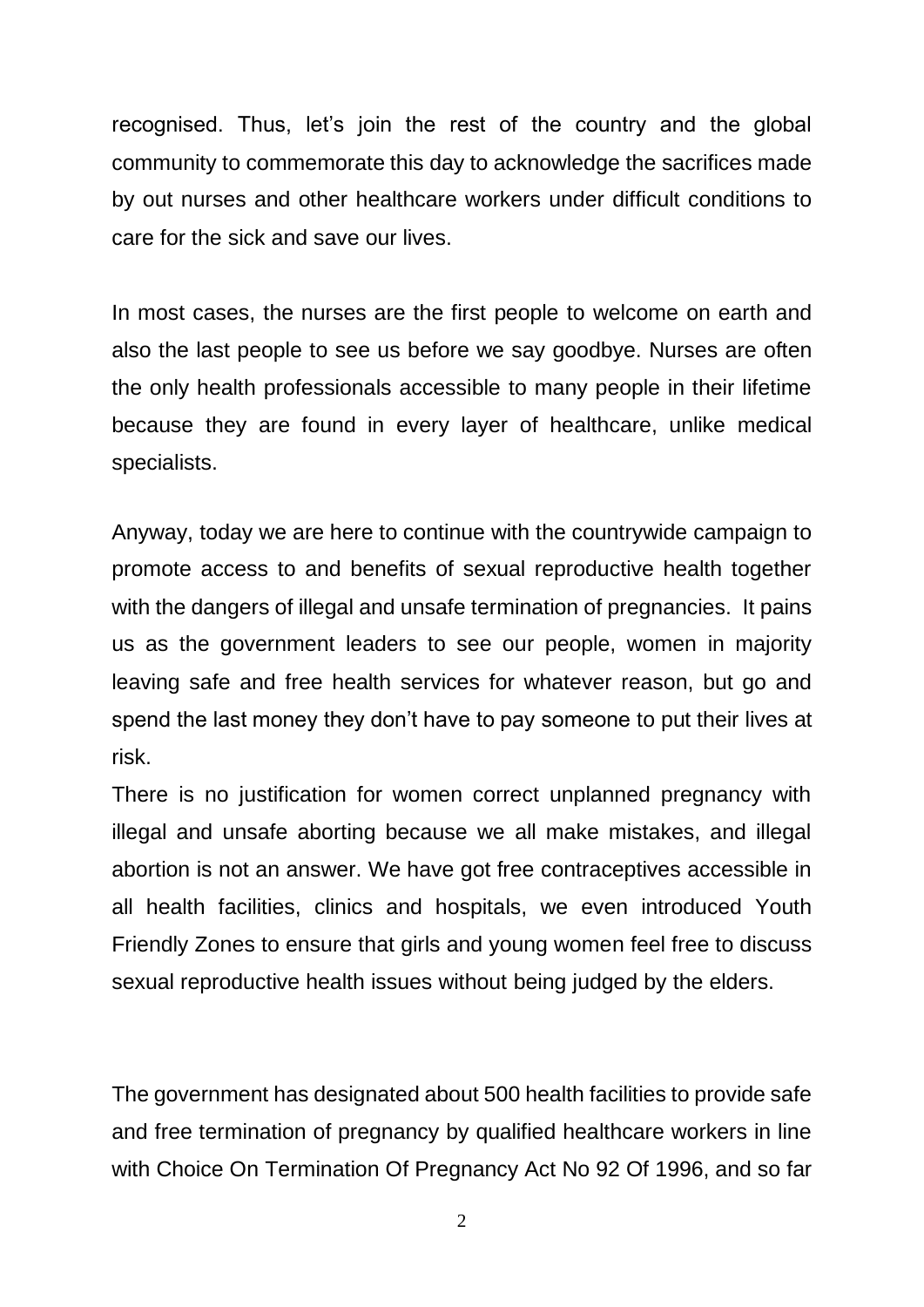we have 346 public health facilities providing safe termination of pregnancy services, and out of this number, 46 are found in this province of the Eastern Cape.

There rest of the number spreads across the country, 16 of them in Free State, 25 in Gauteng, 56 in KZN, 54 in Limpopo, 27 in Mpumalanga, 6 in the Northern Cape, 26 in the North West and finally 90 in the Western Cape. We can avoid preventable deaths if we use these services, or condoms and other forms of contraceptives.

It is through these interventions that we believe we can be able to reduce the statistics of child pregnancy, HIV infections and other STIs which negatively affect the future of our young people, socially and educationally because some of young women who fall pregnant while at primary and high school, don't have time to return to complete their studies on time because they have to double as teenage mothers and learners at the same time.

It is unfortunate that their male counterparts are not affected by this unplanned and disruptive breaks. The Department of Health working closely with various partners organisations including civil society has embarked on the campaign to educate the public, especially young women and girls about the dangers of illegal termination of pregnancy.

It is estimated that 5 million women are hospitalised globally each year for treatment of unsafe abortion related complications such as heavy bleeding (haemorrhage) and sepsis, and unsafe abortion related deaths leave 220.000 children motherless.

3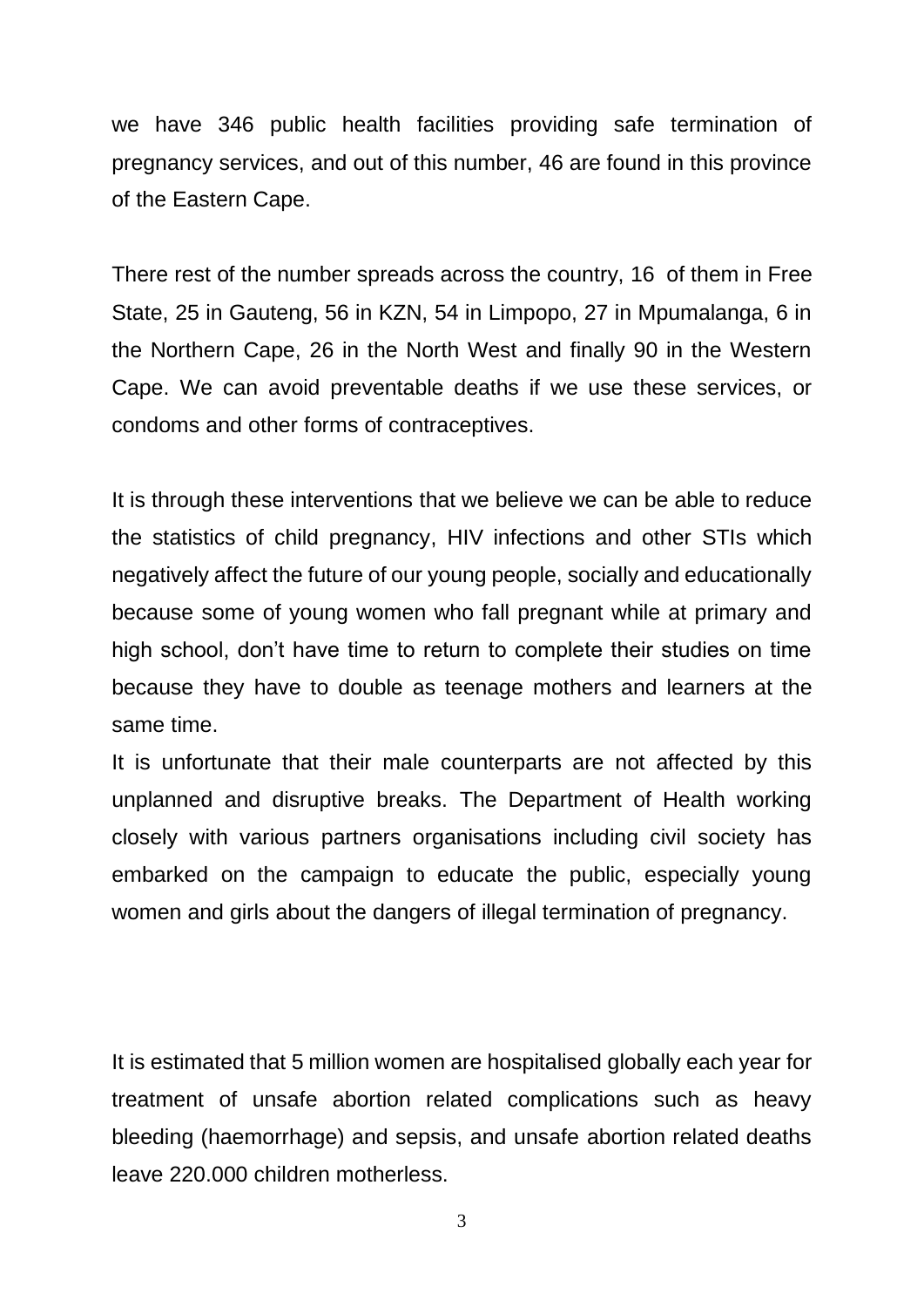The big question is, how many of these are in our country, how many of these are in the EC. Don't be part of these statistics. Unsafe abortions can lead to a wide range of health risks that can affect the well-being of a woman.

As the department of health we have never stopped the provision of sexual and reproductive health services even during the hard lockdown period of COVID-19. Although it is the collective responsibility of all sectors of the community to condemn and expose places of illegal abortions, and never allow them to advertise on your street poles and perimeter walls.

For those who are subjected to unfriendly attitude or hostile reception at our health facilities, please feel free to kindly give us feedback through our Bwise platform so that we can intervene and improve access to health services

South Africa remains committed to providing comprehensive sexual and reproduction health services with an equitable and rights based approach. The department has developed national integrated sexual and reproductive health and rights policy 2019, national adolescent and youth policy 2017 and related guidelines including the national clinical guideline for implementation of termination of pregnancy.

The national clinical guideline for implementation of termination of pregnancy is being introduced with the purpose of standardizing and expanding service delivery in re-affirming all citizens' right to a comprehensive reproduction health care, as per the constitution, adolescent and young people is a group with high numbers of unplanned

4